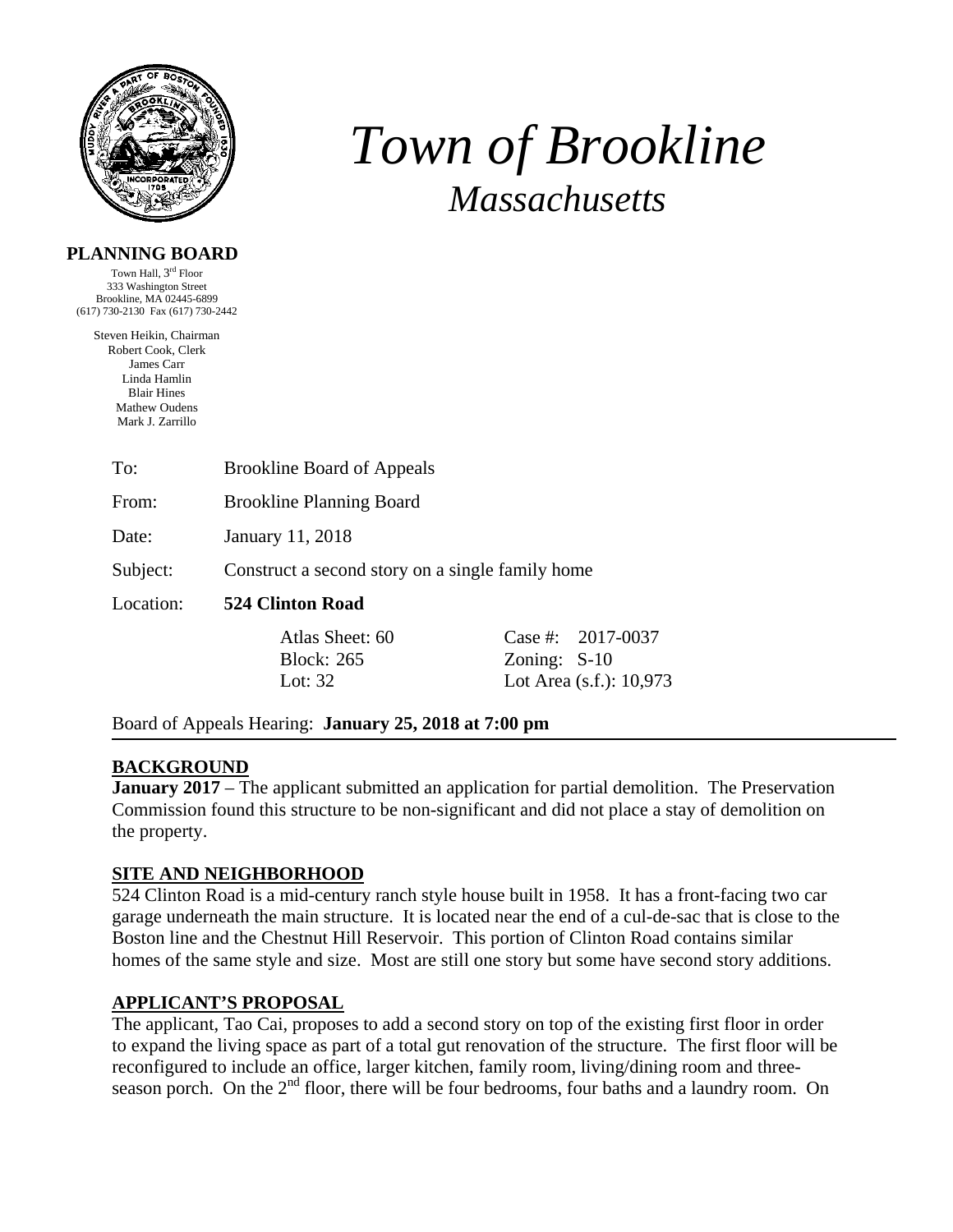the exterior, the applicant will update the materials and extend the existing clapboard and brick onto the new second story. The new height of the structure will be 33.4 feet.

**Sections 5.09.2.j and n** – Design Review: Any exterior addition for which a special permit is requested pursuant to *Section 5.22* (*Exceptions to Maximum Floor Area Ratio Regulations*) requires a special permit subject to the design review standards listed under *Section 5.09.4(a-l)*. All the conditions have been met, and the most relevant sections of the design review standards are described below:

- a. Preservation of Trees and Landscape The proposal does not require the removal of trees. The addition will be added only atop the existing footprint of the house and does not extend into any landscaped areas.
- b. Relation of Buildings to Environment The new second story may have some shadow impacts on the closest abutters but they are expected to be minimal due to the size of the lots.
- c. Relation of Buildings to the Form of the Streetscape and Neighborhood The proposed addition has been designed to fit in with the neighborhood context. There are other two story homes on this street and the addition the design will fit in with other surrounding homes. The setbacks will all be maintained.

| <b>Floor Area</b>                         | <b>Allowed</b>   | <b>Existing</b> | <b>Proposed</b> | <b>Finding</b>               |
|-------------------------------------------|------------------|-----------------|-----------------|------------------------------|
| <b>Floor Area Ratio</b><br>(% of allowed) | .30<br>$(100\%)$ | .23<br>(77%)    | .36<br>(120%)   | Special Permit*/<br>Variance |
| Floor Area (s.f.)                         | 3,292            | 2,496           | 3,946           |                              |

# **Section 5.22.3.B.1.B –** Floor Area Ratio

*\*Under Section 5.22.3.b.1.b, the Board of Appeals may grant a special permit for an increase in FAR of up to 120% of the allowable FAR.* 

# **Section 5.34** – Exception to Yard and Setback Regulation **Section 5.50** – Front Yard Requirements

| <b>Dimensional</b><br><b>Requirements</b> | <b>Required</b> | <b>Existing</b> | <b>Proposed</b>  | <b>Relief Required</b>  |
|-------------------------------------------|-----------------|-----------------|------------------|-------------------------|
| <b>Front Yard Setback</b>                 | $20^{\circ}$    | 13.1' to $32'$  | $13.1'$ to $32'$ | <b>Special Permit</b> * |

*\* Under Section 5.43, the Board of Appeals may waive by special permit yard and/or setback requirements, if a counterbalancing amenity is provided.*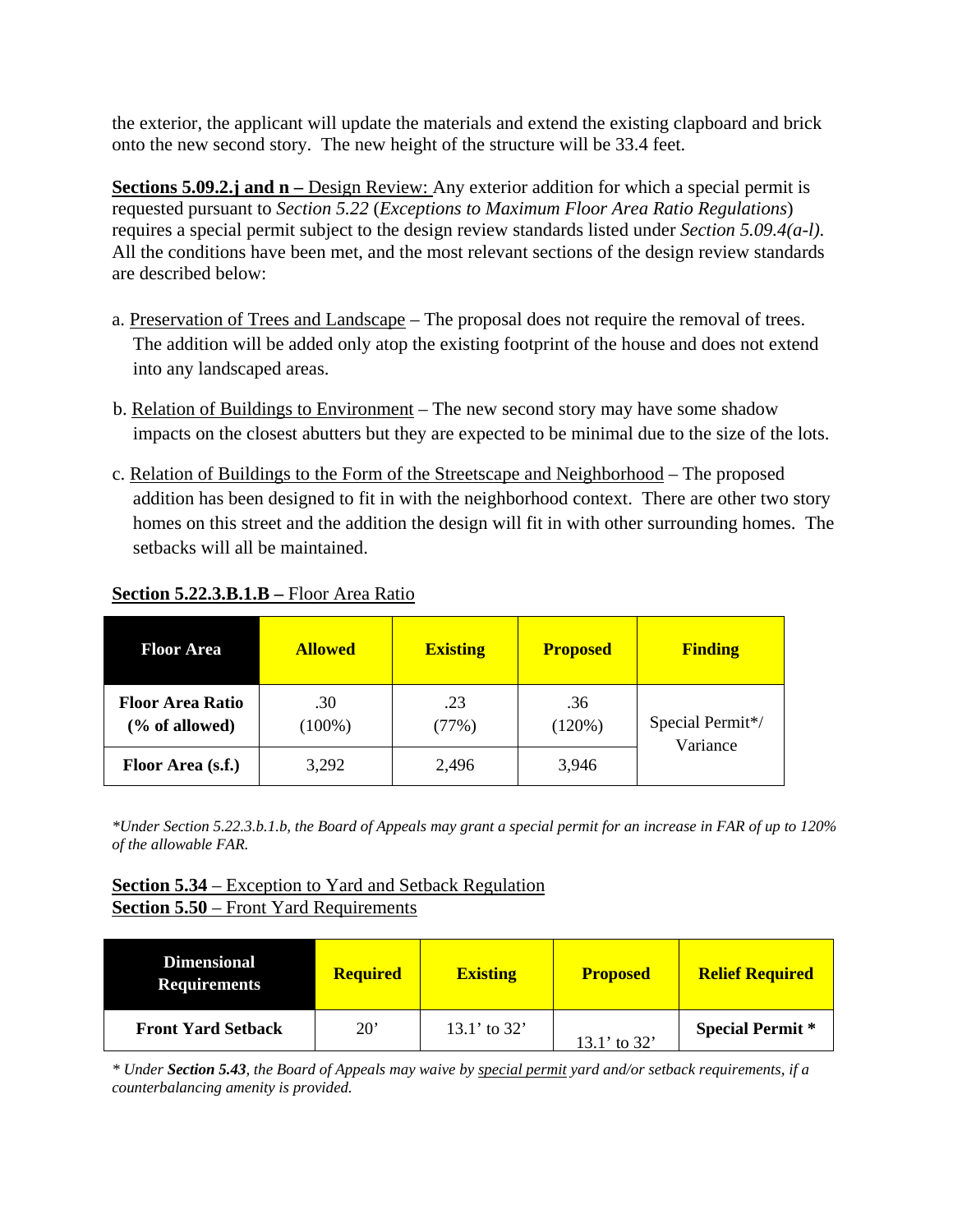#### **Section 8.02.2** – Alteration or Extension

A special permit is required to alter this non-conforming structure.

## **PLANNING BOARD COMMENTS**

The Planning Board is supportive of this attractive second-story addition. The addition will not expand the footprint of the home and has been designed sensitively. Other nearby homes have added second stories so the addition will not be out of character with the neighborhood. The Board would like to see additional screening installed between the home and the closest abutter to the left in order to increase privacy.

## **Therefore, the Planning Board recommends approval of the site plan by Jon L. Fagerstrom, dated 3/16/2017, and the floor plans and elevations by Design by Sami LLC, dated 3/25/2017, subject to the following conditions:**

- 1. Prior to the issuance of a building permit, the applicant shall submit a final site plan, floor plans and elevations subject to the review and approval of the Assistant Director of Regulatory Planning.
- 2. Prior to the issuance of a building permit, the applicant shall submit a final landscaping plan showing screening on both sides of the property subject to the review and approval of the Assistant Director of Regulatory Planning.
- 3. Prior to the issuance of a building permit, the applicant shall submit to the Building Commissioner for review and approval for conformance to the Board of Appeals decision: 1) a final site plan stamped and signed by a registered engineer or land surveyor; 2) final floor plans and elevations stamped and signed by a registered architect or engineer; and 3) evidence that the Board of Appeals decision has been recorded at the Registry of Deeds.

 *knm* 

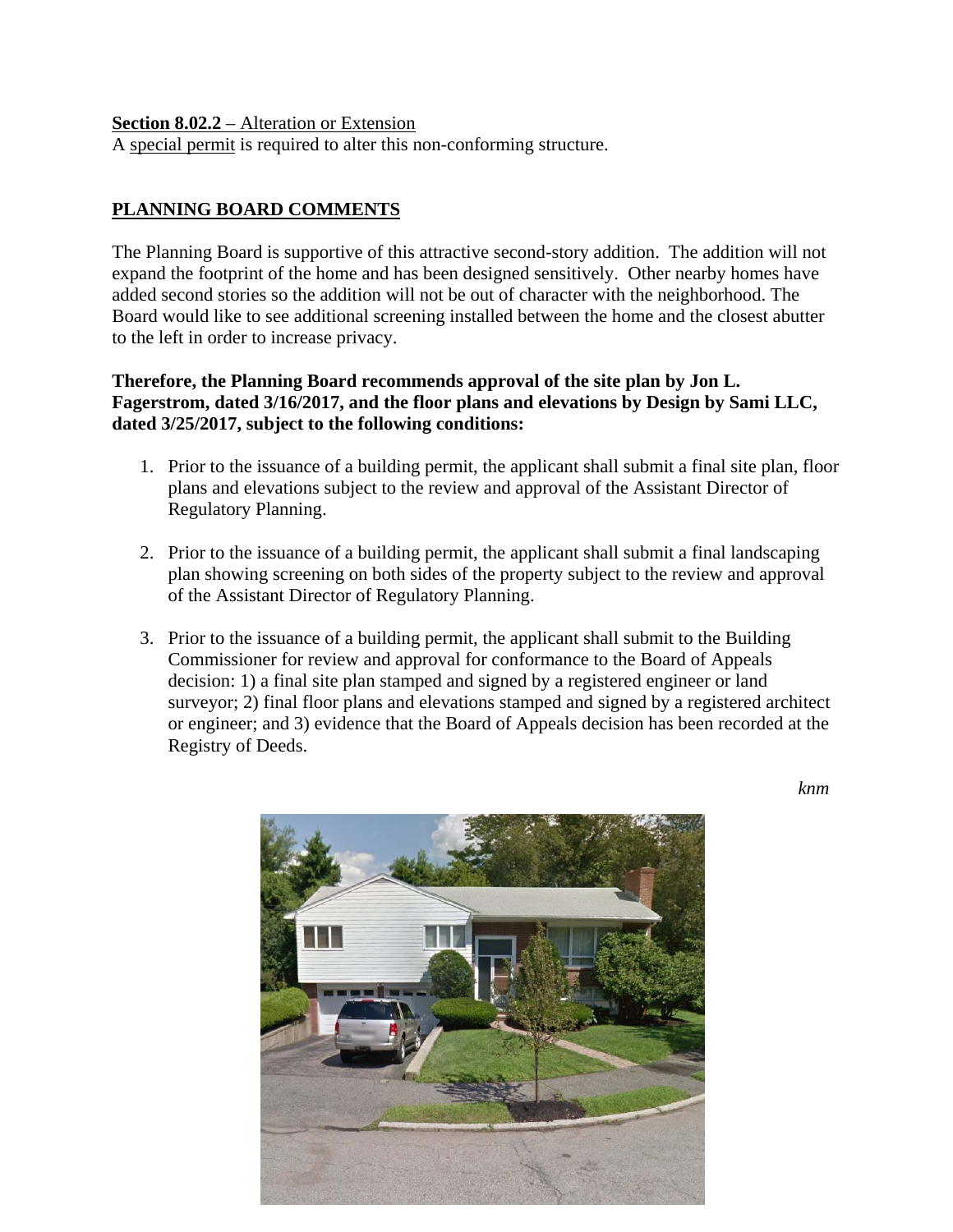

 $\sim 20$ 

 $\hat{\phi}$  ,  $\hat{\phi}$  ,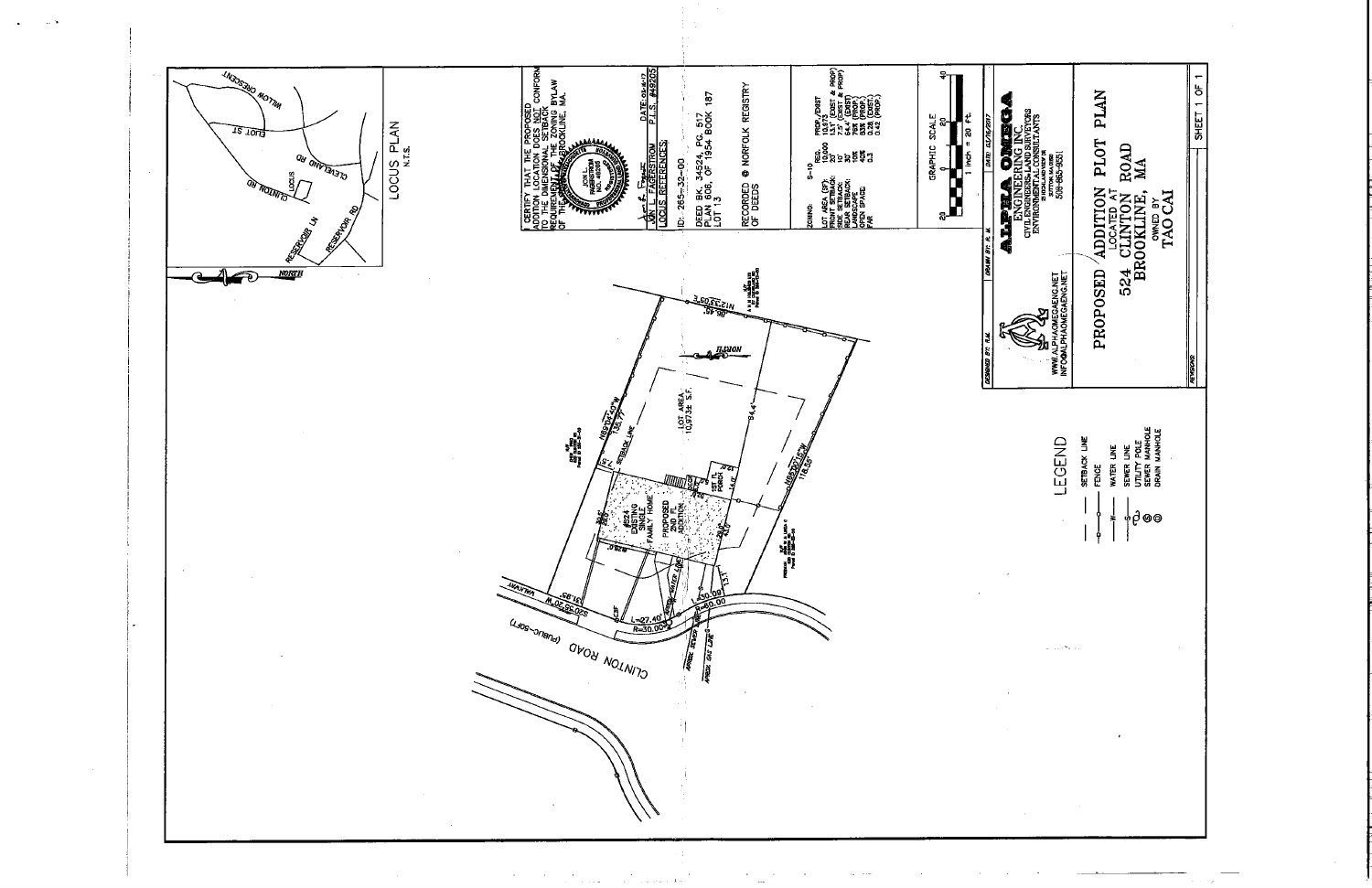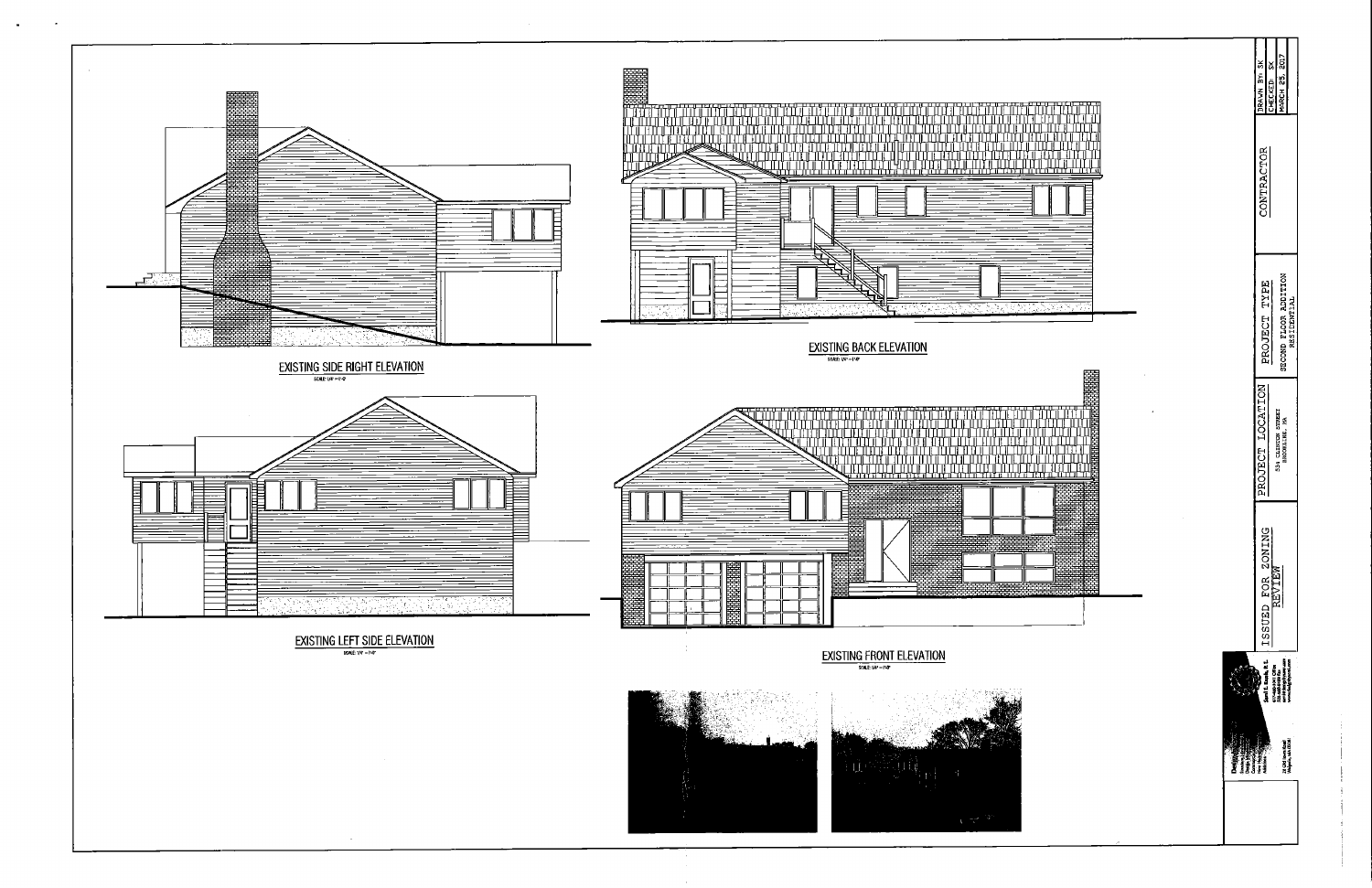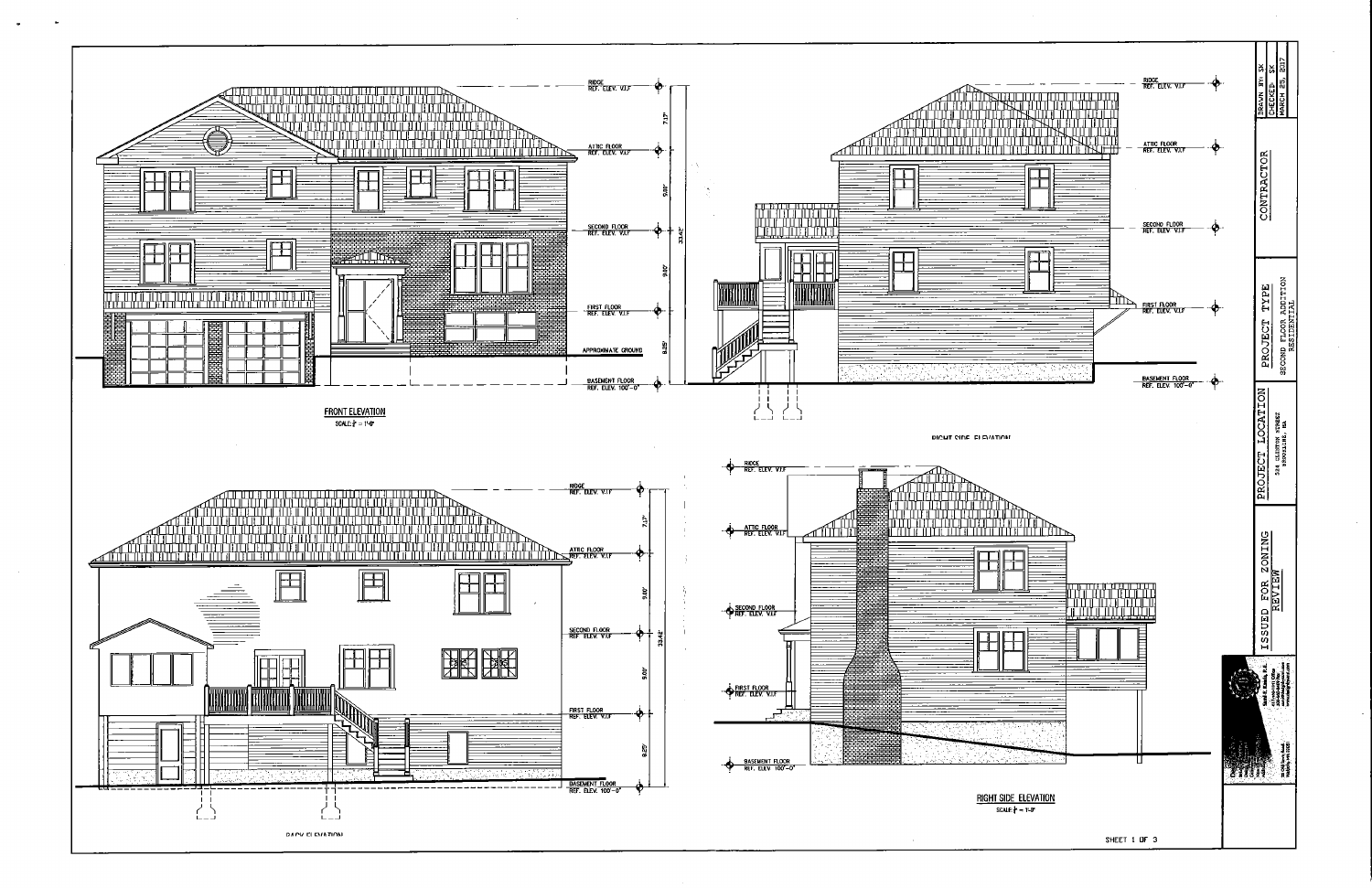